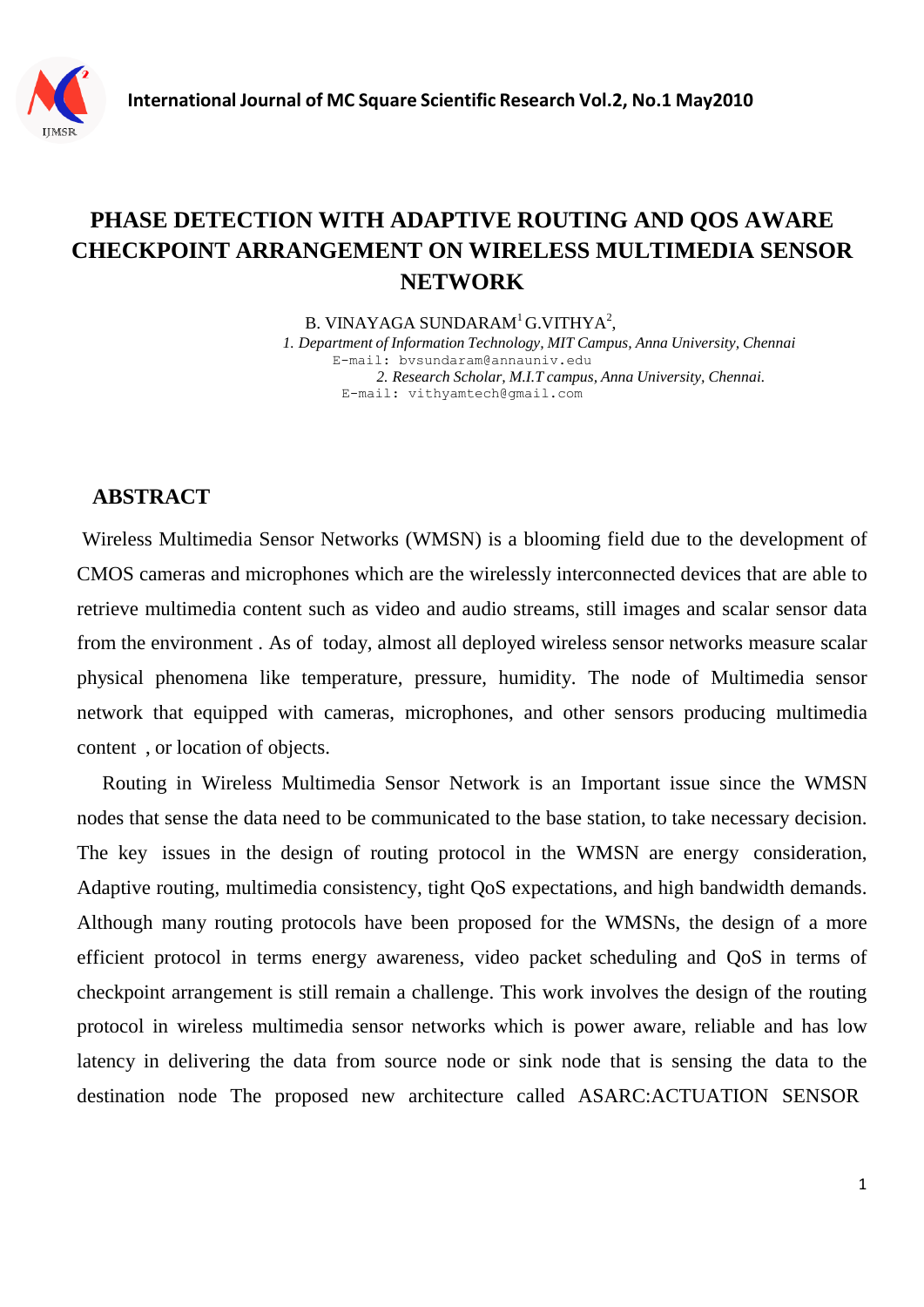

ADAPTIVE ROUTING WITH CHECK POINT ASARC provides selection of paths for communication between any two nodes such as sense or relay node.This feature prolongs the lifetime of the network. Also from the data

security and Qos point of view, ASARC is immune to any specific attacks.

# *Keywords***— ASARC,WSN, WSMN, Multipath discovery, Energy-aware routing ,Check point**

## **I. INTRODUCTION**

Many applications needs mechanisms to deliver multimedia content with a certain level of quality of service(QOS) **.**Managing real-time data requires both energy efficiency and QoS assurance in order to ensure efficient usage of sensor resources and correctness of the collected information .

Transmission of imaging data requires both energy and QoS aware routing in order to ensure efficient usage of the sensors and effective access to the gathered measurement

QoS routing problem model with multiple QoS constraints mainly embodied in audio and video quality, network delay, network coverage, service duration and power consumption. The common characters between WMSNs and WSNs are self-organizing, multihop routing, large scope, limited resource, energy consume sensitivity.WMSNs have the following particular requirements:

(1)Great energy(2) To condensate coding of images, disposal of videos and information.(3)Strict real-time performance and great network throughput to adapt different application requirements, and minimize the energy consume on the premise of QoS is satisfied.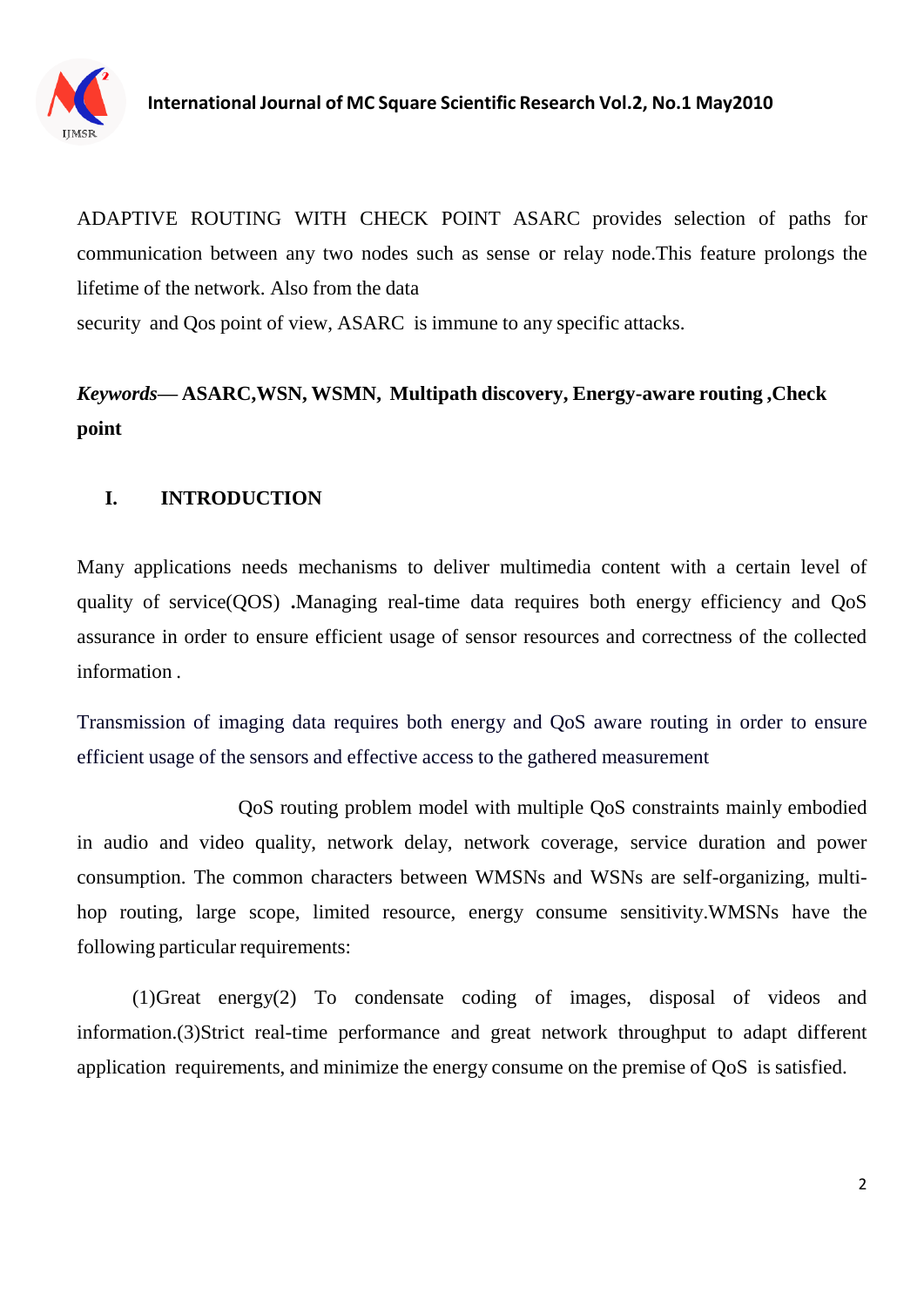

Due to the performance of real-time and guarantee for WMSNs, the QoS guarantee encounters new challenges analyzed the QoS requirements from the following two aspects

(i)Application specific QoS, coverage of networks, measurement errors and the best activity node number all can be taken as the QoS parameters.

(ii)Network QoS, aiming at network, it must make the best of network resources to transmission sense data with QoS constraints.

Data of QoS requirements are Data of real-time, loss tolerance of multimedia flow, data of non-real-time, loss of tolerance of multimedia stream. High reliable data flow.

### **II. RELATED WORK**

In paper [1] t Ian F. Akyildiz , Tommaso Melodia and Kaushik R. Chowdhury proposes an overwhelming majority of the studies in WMSNs such us Algorithms, protocols, and hardware for the development of WMSNs, and open research issues related to processing and compression of multimedia data for increased network lifetime and Quality of Service (QoS) provisioning which is required for multimedia data and issues at the application, transport, network, link, and physical layers of the communication stack, along with possible cross-layer synergies and optimizations

In paper[2] the author proposes the MPDT (Multipath Data Transfer) is an algorithm used in Wireless Multimedia Sensor Network. The algorithm distributes the work among the nodes uniformly. This is helpful in prolonging the life of the Wireless Multimedia Sensor Network. So observed that the packet drop reduces as the number of paths selected for the data transmission is increased. The algorithm ensures that data transmitted is reliable, end delay can be considered and not manipulated by an attack.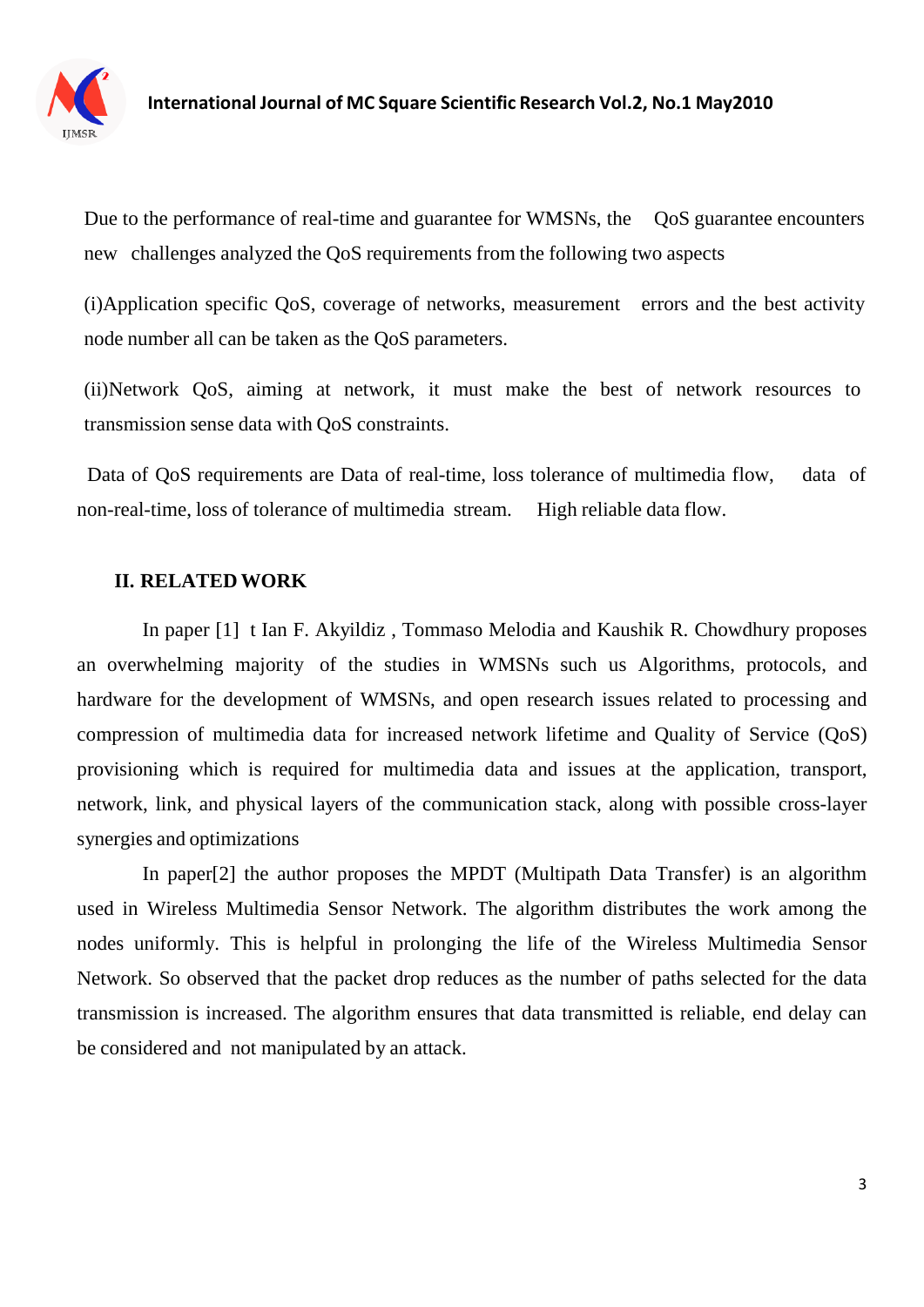

In paper[3] the author analyzes the QoS parameters of WMSNs, presents data package type and *Compare and analysis of routing protocols* and *Challenges for QoS routing of WMSNs* then has a research on QoS routing algorithms for WMSNs, and introduces some typical algorithms

In paper[4] the author Andrew Newell and Kemal Akkaya proposed a distributed camera actuation algorithm which turns on the least number of camera sensors during an event such that the amount of redundant multimedia data can be decreased while still the adequate coverage can be achieved. The camera sensors exchange their Field of view(foV)s with their neighbors before they decide to be actuated. If the portion of the event area covered by a particular camera sensor has not already been covered by other camera sensors and the size of such area is significant enough, the camera is actuated. The algorithm is completely distributed and requires only 1-hop communication for the nodes

In paper[5] the author Zolt´an Vincze, Rolland Vida, Attila Vid´ac says a mathematical model to determine the sink locations that minimize the average communication distances. Based on the results of the model, proposed two sink deploying algorithms. The algorithm uses global information about the locations of the sensor nodes in the network, while during the operation of 1hop the sinks know only the location of the neighboring sensors.. Thus, 1hop deploys multiple sinks efficiently and it uses local information, therefore it has no scalability problems

In paper[6] the author Huiyu Zhou, Murtaza Taj*,* , and Andrea Cavallaro*, proposes* a particle filter-based tracking algorithm that integrates measurements from heterogeneous sensors and demonstrated it on audio and video signals. In order to reduce the effects of reverberations and noise, he used a Riccati Kalman filter that automatically updates the audio measurements

In paper[7] the author Paul J. Darby, Student Member, IEEE, and Nian-Feng Tzeng, Fellow, IEEE implications for resource scheduling, checkpoint interval control, and application QoS level negotiation. It fills a novel niche component of the everdeveloping field of MoG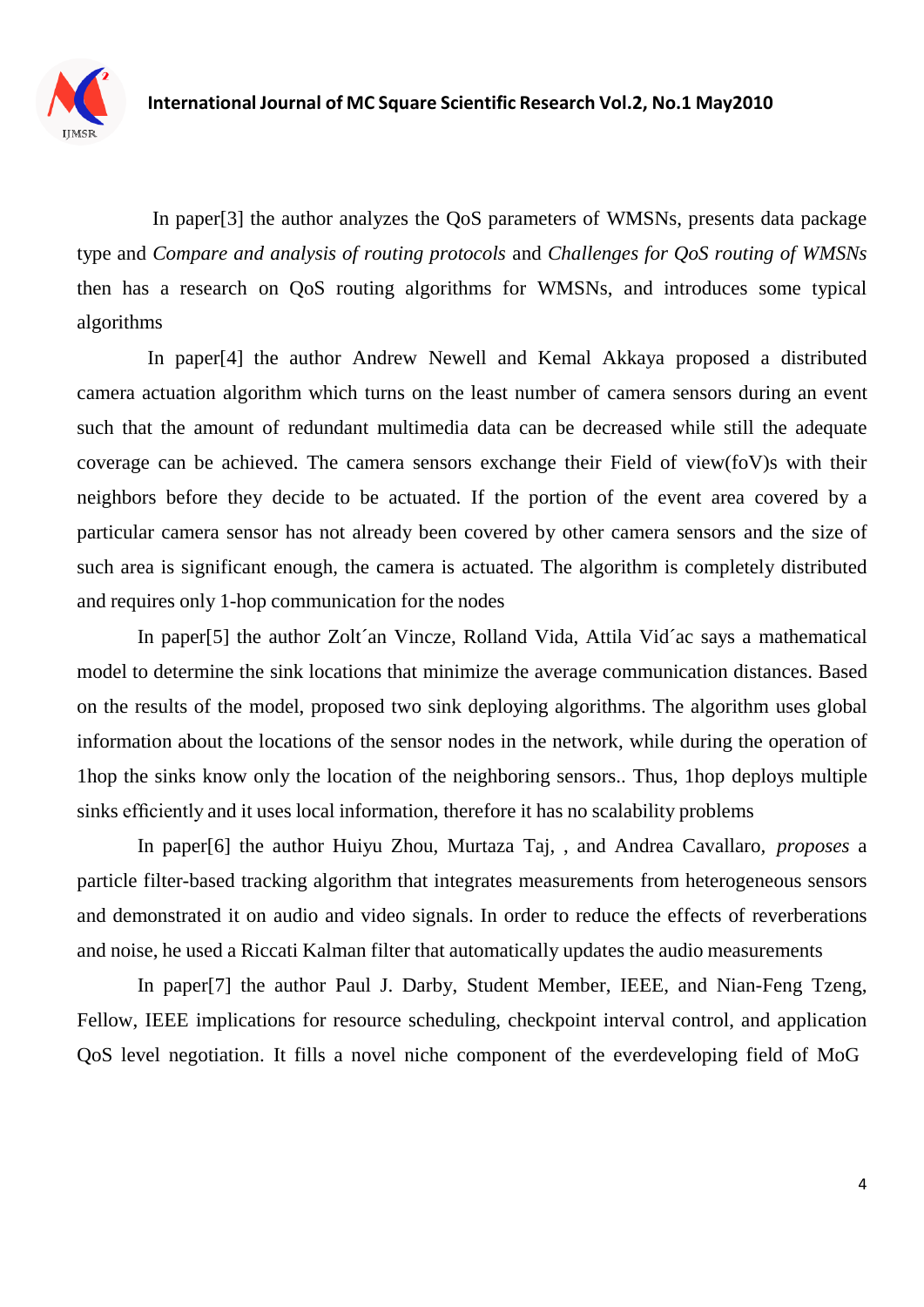

middleware, by proposing and demonstrating how QoS-aware functionality can be practically and efficiently added.

In Paper[8] the authors Dionisis Kandris\_, Michail Tsagkaropoulos, Ilias Politis, Anthony Tzes and Stavros Kotsopoulos propose the combined use of an energy aware hierarchical routing protocol with an intelligent video

packet scheduling algorithm. The adopted routing protocol selects the most energy efficient routing paths, manages the network load according to the energy residues of the nodes and prevents redundant data transmissions

In paper[8] the authors Dionisis Kandris\_, Michail Tsagkaropoulos, Ilias Politis, Anthony Tzes and Stavros Kotsopoulos proposes a technique in wireless multimedia communications. Both these techniques are combined in a proposed scheme which firstly, utilizes nodes with the highest residual energy and low power-cost paths, in order to perform the routing and secondly, predicts the distortion of video packets and selects to either drop them or transmit them according to the current channel bandwidth limitations. The simulation results prove the efficiency of the proposed combined scheme in terms of power consumption and received video distortion (PSNR).

#### **III..OVERVIEW OF PROPOSED SYSTEM**

During the survey of routing protocols, it is observed that routing protocols for Multimedia sensor networks are found to be concentrating on communication between the nodes using single path. It is necessary to develop an algorithm for Wireless Multimedia Sensor Network to flexibly perform the communication with minimum energy consumption, Qos and restricted execution time. Multimedia sensor network is deployed densely by wireless multimedia sensor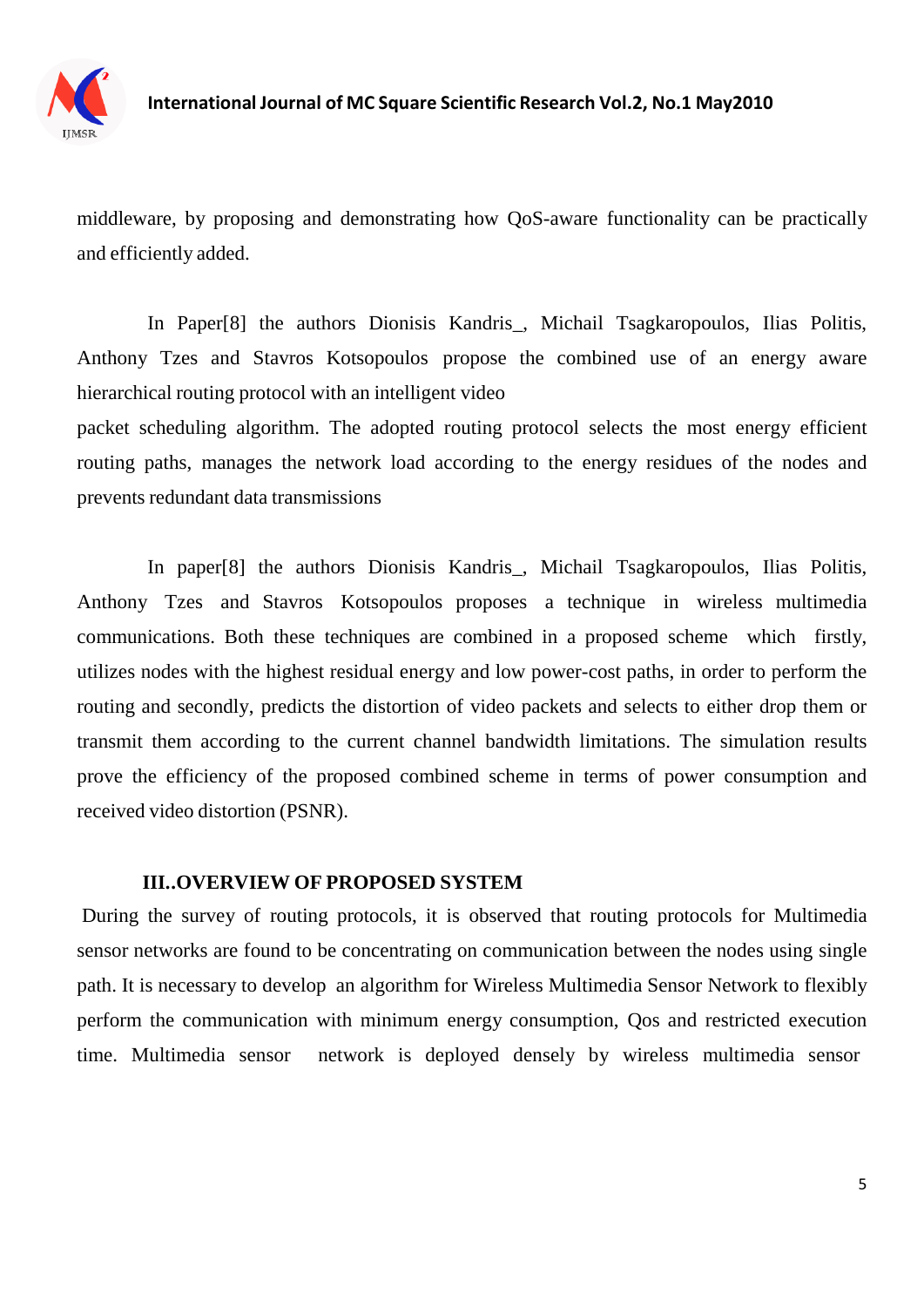

node(MWSN) and wireless sensor node(WSN). Each MSN is aware of its own location by using location technique or GPS

There are two different types of sensor nodes: MSN for sensing data, sink nodes for receiving, storing, and processing data from MSN. In this algorithm source node senses the multimedia data with phase detection and auto focusing technique and communicates the sensed data to the destination node Via sink with Qos checkpoint routing

By using actuation algorithm to maximize the event coverage with least amount of redundancy by effective use of Multimedia Sensor Node .Once an event is detected with Multimedia sensors, the sensors in the vicinity can be actuated to capture an image or video of the event until the event ends. Such video data can then be used for scientific observations. .There are 4 phases to support Qos checkpoint routing algorithm

### A. **Actuation algorithm for sensors with phase detection and Auto focus**

Actuating the sensors on demand basis by how many and which camera sensors to be actuated. To get an adequate coverage of the event, it is better to actuate all the camera sensors within the vicinity of the event. However, this may introduce a lot of coverage overlaps among the camera sensors' field-of-view which eventually causes some of the camera sensors to produce and transmit redundant multimedia data. Processing and transmitting such redundant data over possibly multiple hops to the base-station will unnecessarily increase the energy consumption of the whole network. Therefore, a mechanism is needed to determine which camera sensors to be actuated in order to minimize the amount of redundant multimedia data while still providing the necessary coverage for the events.

In addition, such an actuation mechanism should be run onsite in-order to speed up the decision While maximizing the image/video coverage is important not to miss any part of the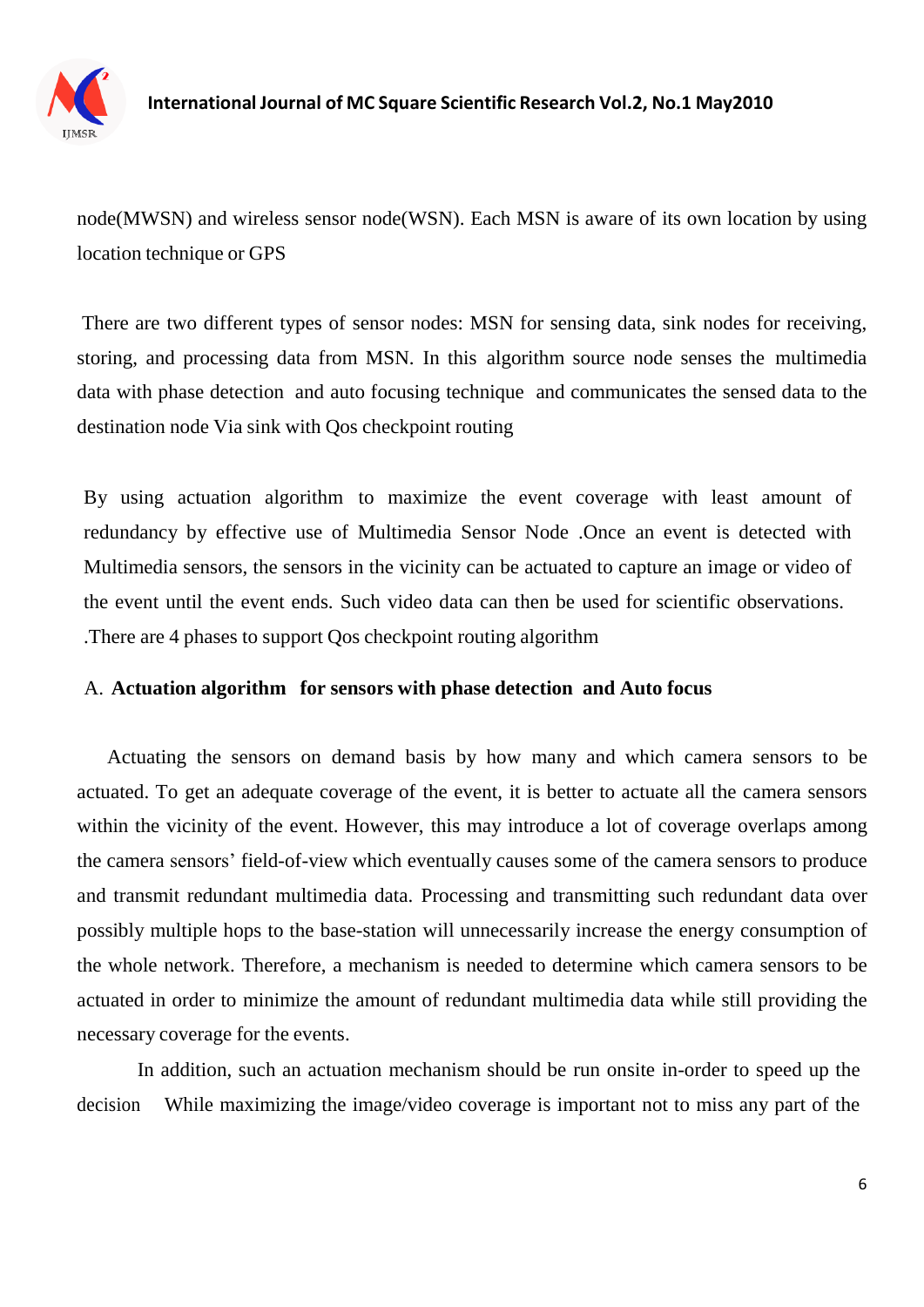

occurring events, such coverage should be provided with the least number of WMSN so that the overlaps among them can be reduced. At the same time battery power of other sensors in the vicinity is saved. Otherwise, such overlaps will cause multiples of the camera sensors to transmit the same (i.e., redundant) multimedia data to the sink.. Given the high energy cost of processing and transmitting multimedia data, multimedia data elimination is crucial in order to improve the lifetime of the network.

Tracking of object by Phase detection method involves estimation of arrival, angle of signal, video detection, filtering, smoothing, fusion and joint state estimation and auto focus of objects. Views are merged together and reconstructed into a 3D convert into 3D image .

#### **B. Adaptive Routing Path**

The route discovery includes the transmission to source, or sink node discovery and Next Hop Discovery message Routing in Distributed network environment of sensor node.This can be established by Two Stages

#### **B1. Distributive cluster arrangement**

In the cluster of node, each node may be either in sense mode or in relay mode. In sense mode it senses the data and in relay mode it acts merely as a relay route. The mode of the node is decided by the energy, angle of position in the vicinity to act as sink or relay. For security purposes only that particular node knows if it is in the relay or sense mode. In relay hop it is identified by its ID

#### **B2. Path Discovery message**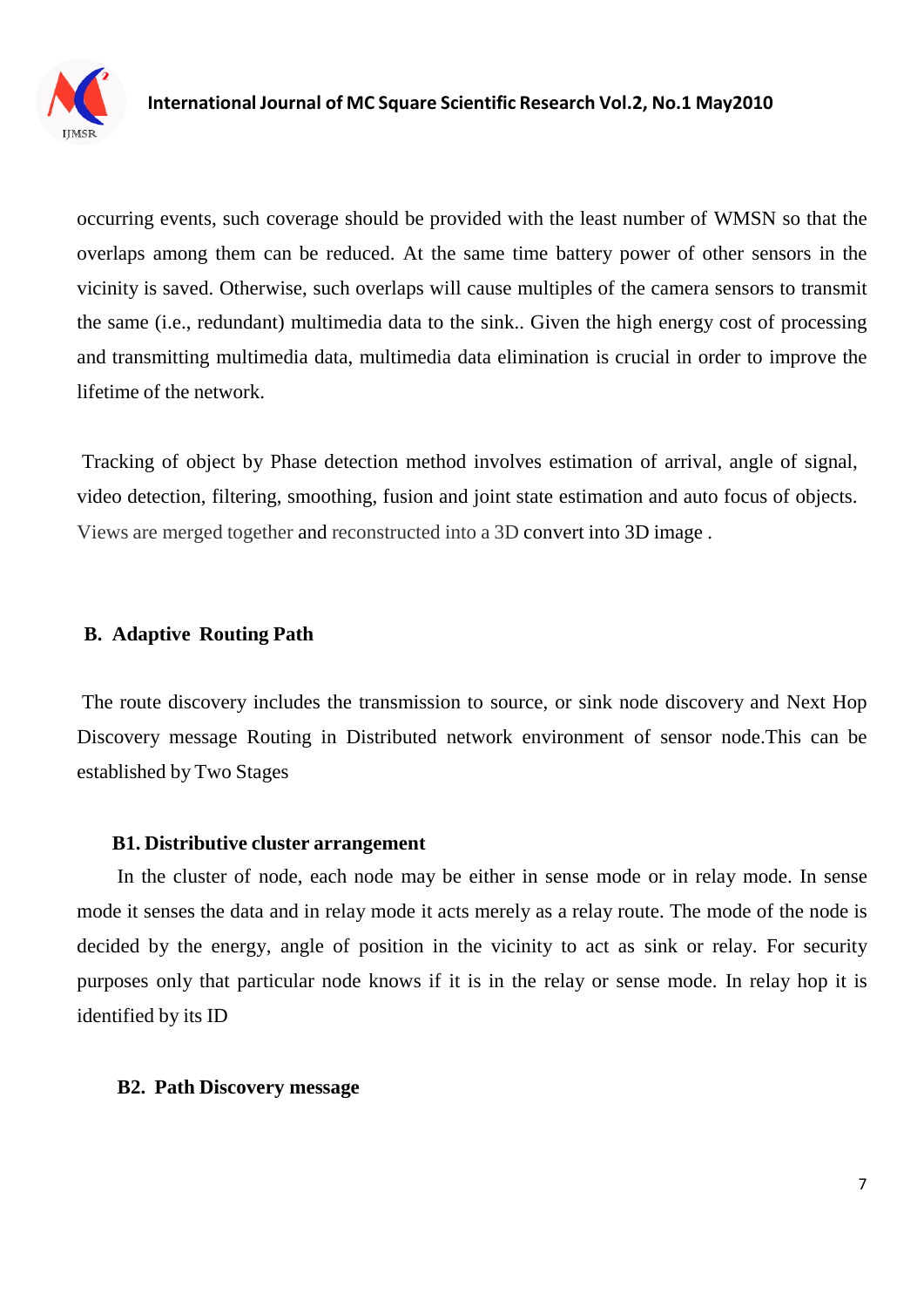

## 1) Multipath Discovery message transmission

MWSN transmits MPD (Multipath Discovery) to all next hop neighbors in the grid; Gn is the set of all one hop neighbors. The node can directly communicate with the nodes that are listed in this set without using relay nodes.

2) On receiving the MPD message the node or sink responses with its ID no by Node ID (NID) or Sink ID(SID)

3) Priority given to Sink ID(SID) for next hop from the source

Since in a multi-hop WSN a sensor spends most of its energy for relaying data packets it is important to shorten the distance a packet has to travel until reaching the sink. These distances can be reduced seriously by deploying multiple sinks instead of one. In that case every sensor communicates with the closest sink. In order to achieve the shortest distances the sinks have to be deployed in a coordinated way.

4) Next Hop Discovery: Upon receiving Multipath sink discovery (MPSD) message, the sink node sends Next Hop Discovery message (NHD), if and only if the number of paths already established through the node is less than the threshold\* and the residual energy of node is more than the minimum energy, otherwise sends NACK (Negative Acknowledgement) message. The relay node forwards NHD message to its neighbor. This process is continued till the NHD reaches destination. After receiving NHD if destination node is ready for reception of data, it transmits the Ok message to node that has sent NHD message.

5) After receiving OK message: Upon receiving OK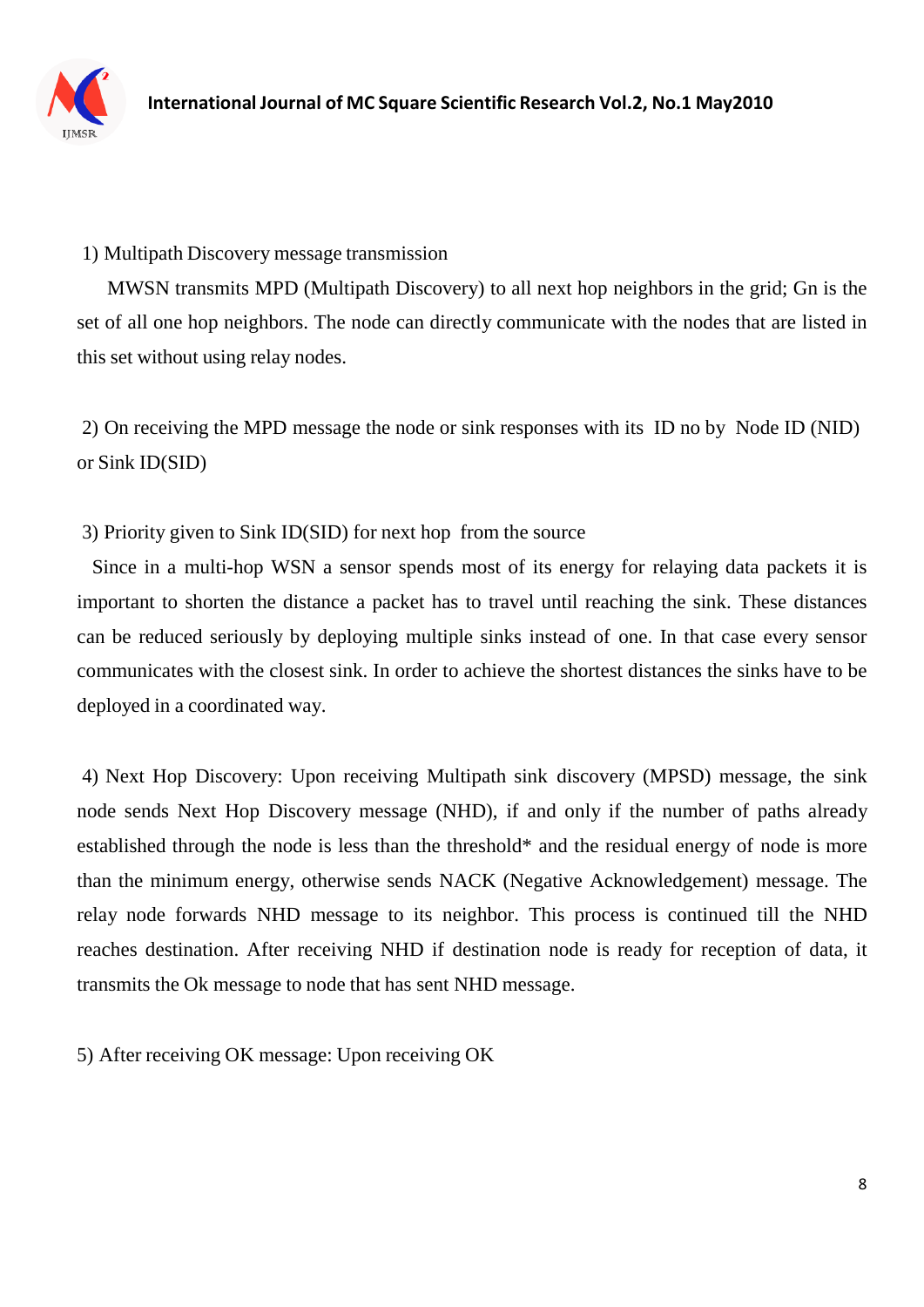

message, the message is forwarded by all relay nodes to their NHD/ MPD sender. When the source node receives the

OK message it adds the message sender node ID to Mh set

which contains the nodes which are used as next hop nodes in the multipath transmission



Fig.1 Proposed Architecture of ASARC

### **B3**.**Data dissemination**

After the path selection, data transmission phase select a node or sink to transmit the data in established paths. These *m* nodes are selected based on the residual energy in the nodes .The data is encoded into to source coding to ensure the reliability of data. The encoding is based on the Reed Solomon (RS) encoding. RS encoding is used because the complexity of code generation is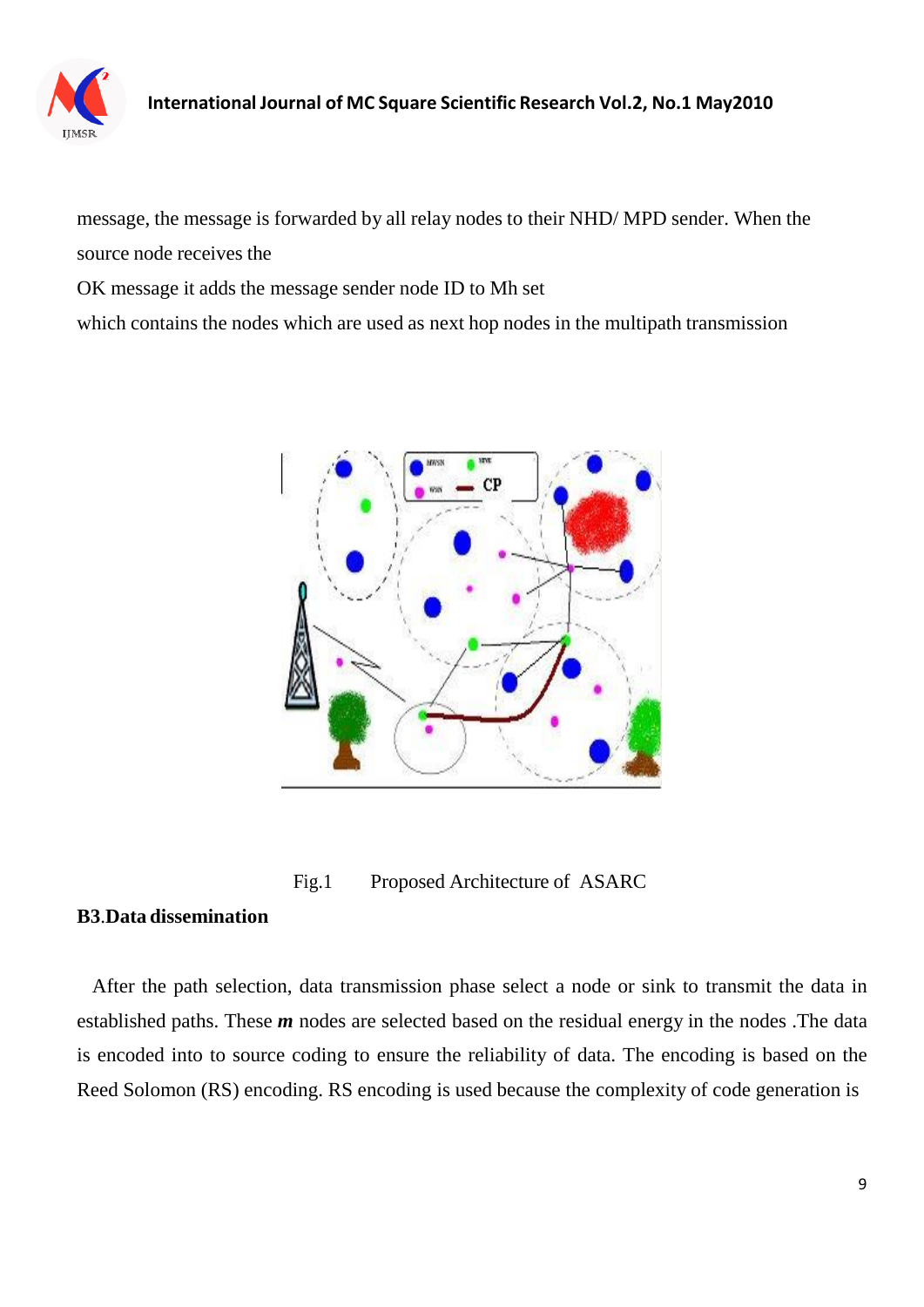

less, hence the energy consumption is less which is primary concern while developing the algorithm for WMSN. The encoded data is transmitted through the established routes At the receiving end, the process of encoding is repeated to check the authenticity of the data, before passing to the upper layer.

## **C. Video Packet scheduling**

Each frame is coded into a number of video packets according to the size. Each video packet in the video stream is characterized by its importance in the overall video distortion.

Sensor node decides which video packets will be optimally dropped in order to reduce its current transmission rate. The

Packets to be dropped are selected according to their impact to the overall video distortion. A combination of one or more video packets may be omitted prior to the video transmission by the video sensor node. Dropping video packet imposes a distortion that affects not only the current frame but all the correlated frames The intelligence of the packet scheduling algorithm is that utilizes the distortion prediction model, which considers the correlation among the reference frames, thus it selects the optimum pattern of packets/frames to drop in each transmission window. In each transmission window the sender calculates all the possible combinations of packets to drop and the respective distortion imposed by each combination. This process is neither time nor power consuming as the transmission window is generally small nor the mathematical calculations are not of high complexity. Therefore, the proposed packet scheduler allows the video sensor node to determine in the current transmission window several combinations of packets to drop, suitable for different ranges of transmission rates that will be

possible imposed by the network at the next transmission window.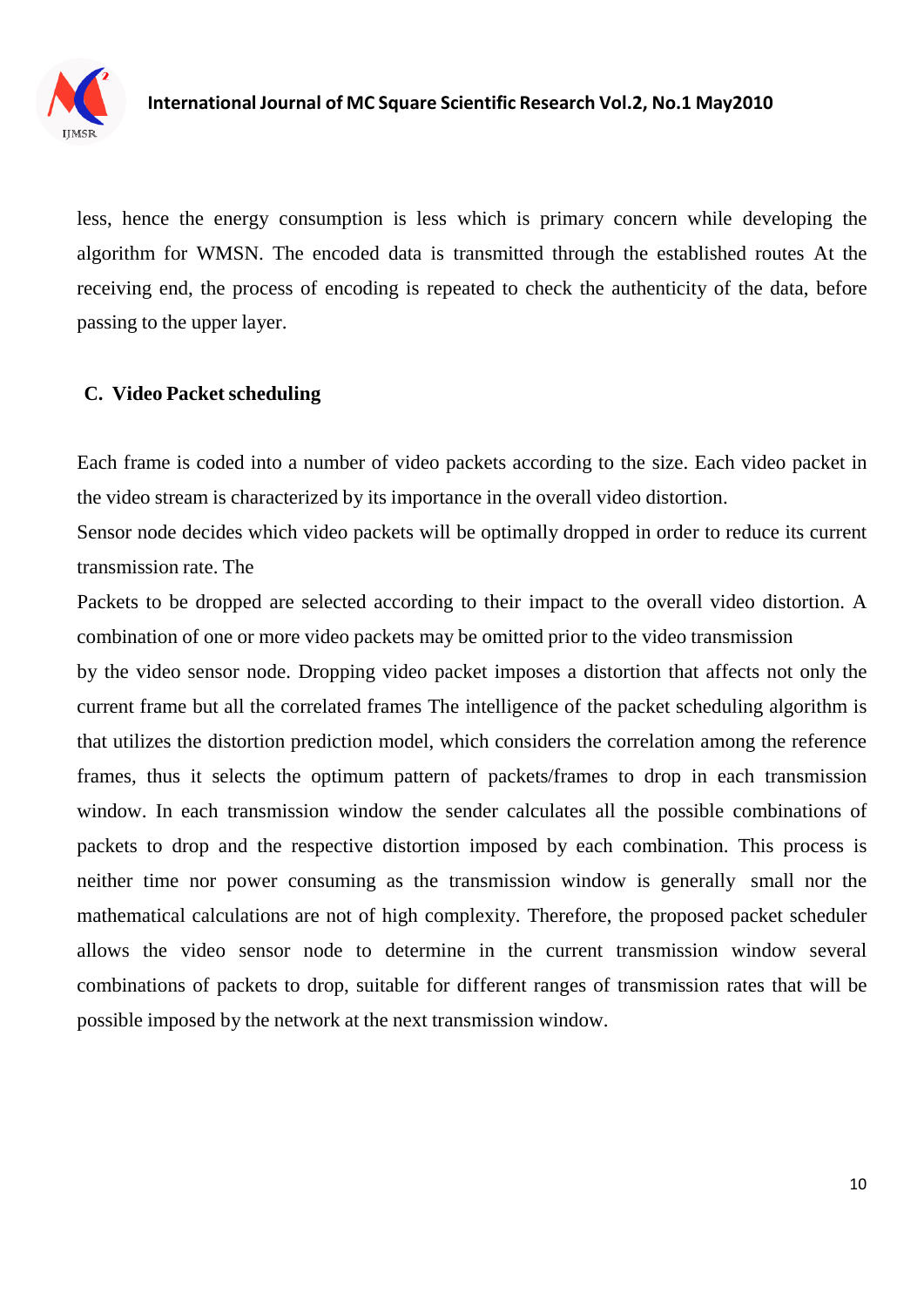

## **D. Check Point arrangement in Sensor Cluster**

Due to intermittent wireless link loss, scenarios call for robust check pointing and recovery to support execution, minimizing execution rewind, and recovery rollback delay penalties. SoG scheduler to make decisions, selectively submitting job portions to hosts having superior check pointing arrangements in order to ensure successful completion by 1) providing highly reliable check pointing, increasing the probability of successful recovery, minimizing rollback delay, and 2) providing performance prediction to the scheduler, enabling the client's specified maximum delay tolerance to be better negotiated and matched with SoG resource capabilities

Check pointing saves intermediate data and machine states periodically to reliable storage during the course of data transformation. And secondly, predicts the distortion of video packets and selects to either drop them or transmit them

## **CONCLUSION**

The paper presented ASARC, a hybrid scheme for Efficient video communications over WMSNs that comprises

Actuation sensor, adaptive routing protocol based on algorithm which ensures that only the nodes with the highest residual power and the paths with the lowest power costs, are

used during the routing. Moreover, the proposed scheme Utilizes an intelligent video packet scheduling algorithm which selectively drops non significant packets prior to their

Transmission, hence it reduces the video transmission rate. This selection is based on an analytical distortion Prediction model. The quality of the image is compared by arranging check point between the cluster until it reaches to the destination